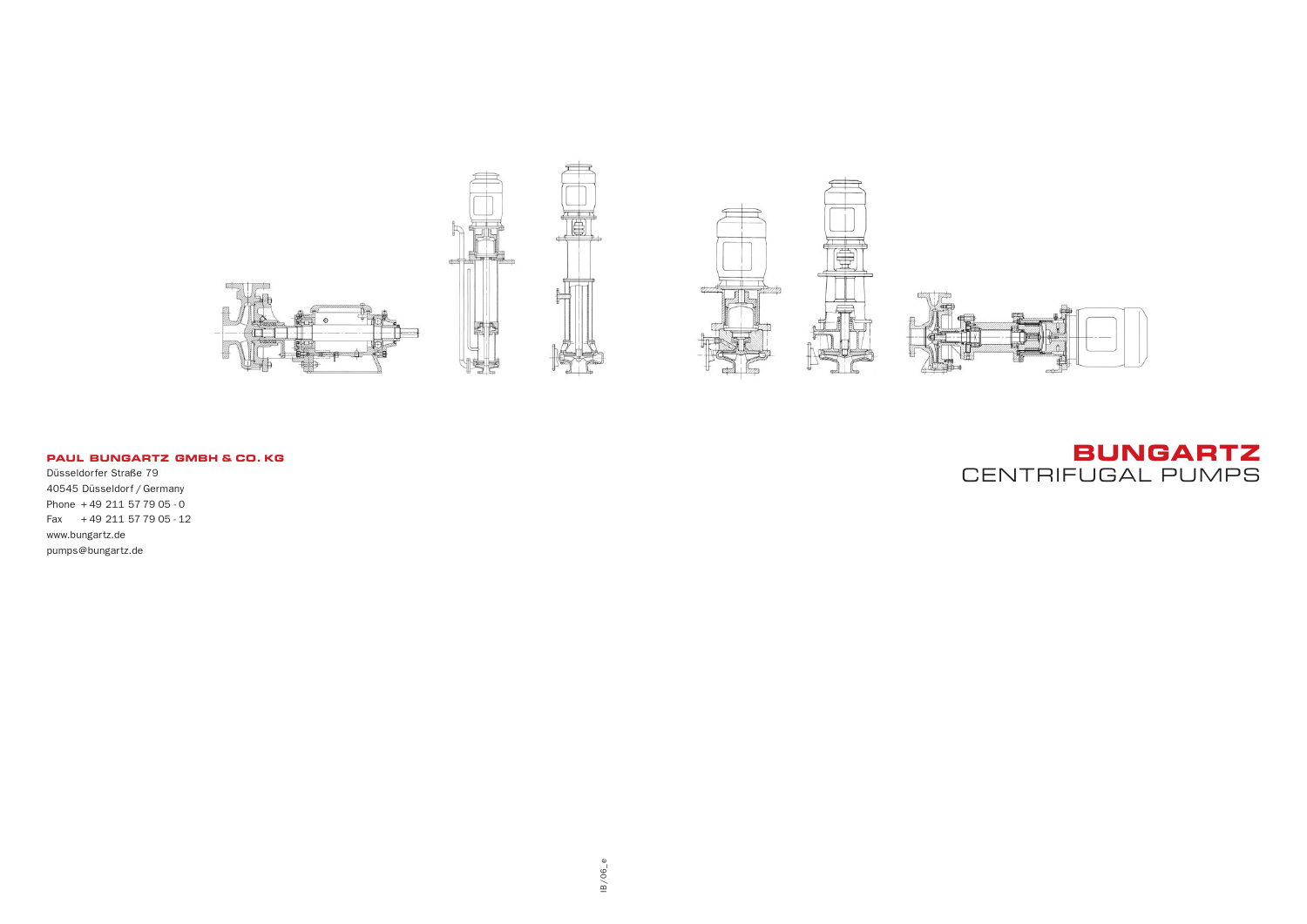# **CONTENTS 2**

| ---- | c  |
|------|----|
|      | 4  |
|      | 6  |
|      | 8  |
|      | 10 |
|      |    |
|      | 12 |
|      | 14 |
|      |    |

**16**

Company profile

Horizontal centrifugal pumps MOS and UMOS Self-regulating centrifugal pump V-AN Centrifugal pump with magnetic coupling MPCH**DryRun** Vertical submerged pump MPAT and vertical centrifugal pump MPCV Vertical submerged pump T Vertical tank pump VB and vertical submerged pump VKT

Overview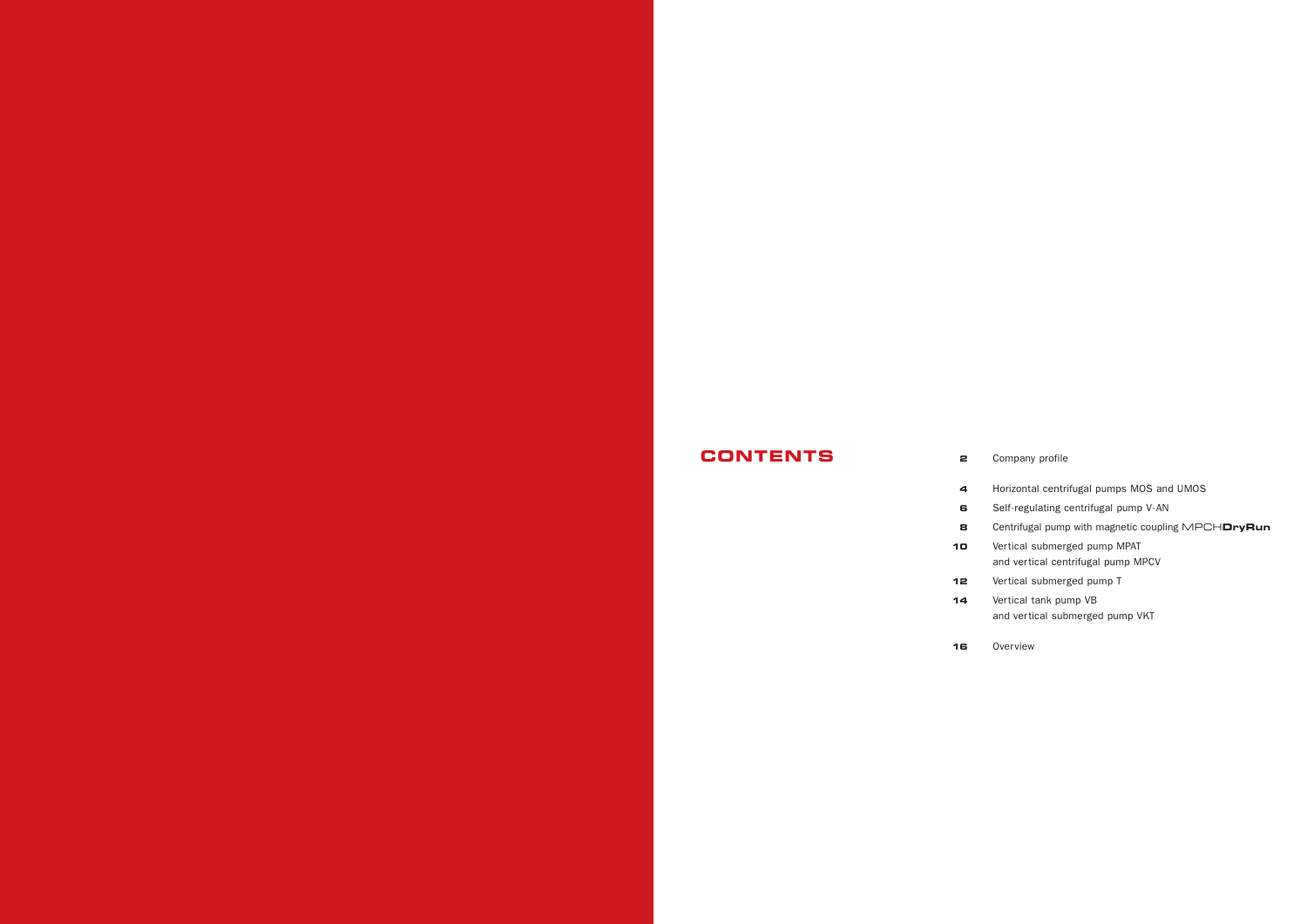### **GROW WITH THE TASKS.**

**HISTORY.** In the 1930's a man called Paul Bungartz considered the problem of frictionless centrifugal shaft sealing. He patented his groundbreaking ideas, so that any future feed problems could be solved. The first special pumps were then produced in Magdeburg: the "Mackensen Special Centrifugal Pumps according to the patents of Paul Bungartz". From the outset these were applied to tasks, for which traditional pumps failed.

LOCATION. The development, construction, marketing and administration are attended in Düsseldorf, our headquarter. Production, assembly and testing is undertaken in Euskirchen. Both here and there, our 50-odd staff have one thing in mind above all: to satisfy our customers.

In 1947 Paul Bungartz founded the presentlynamed Paul Bungartz GmbH & Co. KG. Since then much has changed, apart from one aspect: we still like to keep things in the family. In 1987 Jürgen Bungartz, son of the company founder, took over leadership; and since January 2006 his son Frank Bungartz has been in control of the business, hence we're already in the third generation. Naturally his father, with his knowledge and long-term experience, is still available for the company.

**QUALITY.** In order that our technically excellent products maintain their high quality, we leave nothing to chance. We prefer to revert the experience gained over decades, deep know-how, constant further development and distinctive pioneering spirit. Naturally we also regularly go through a complex inspection by means of a quality management system. The result: the certification ISO 9001.

**COMPANY PROFILE 2 3**

**Now it is time to get acquainted with our special centrifugal pumps in detail. In the following, we introduce you** 

Incidentally, we cooperate with freelance engineering consultants and marketing partners not only in this country but worldwide.

**CHALLENGE.** We regard ourselves as suppliers of solutions. Nowadays, difficult and complex feed tasks appear in nearly all branches of the chemical and petrochemical industry, in power plant technology and in environmental protection. Here innovative, tailor-made and robust answers are in demand. Our special centrifugal pumps for extreme assignments are executing those jobs, which are too demanding for others. They are applied to problems, which defeat standard pumps.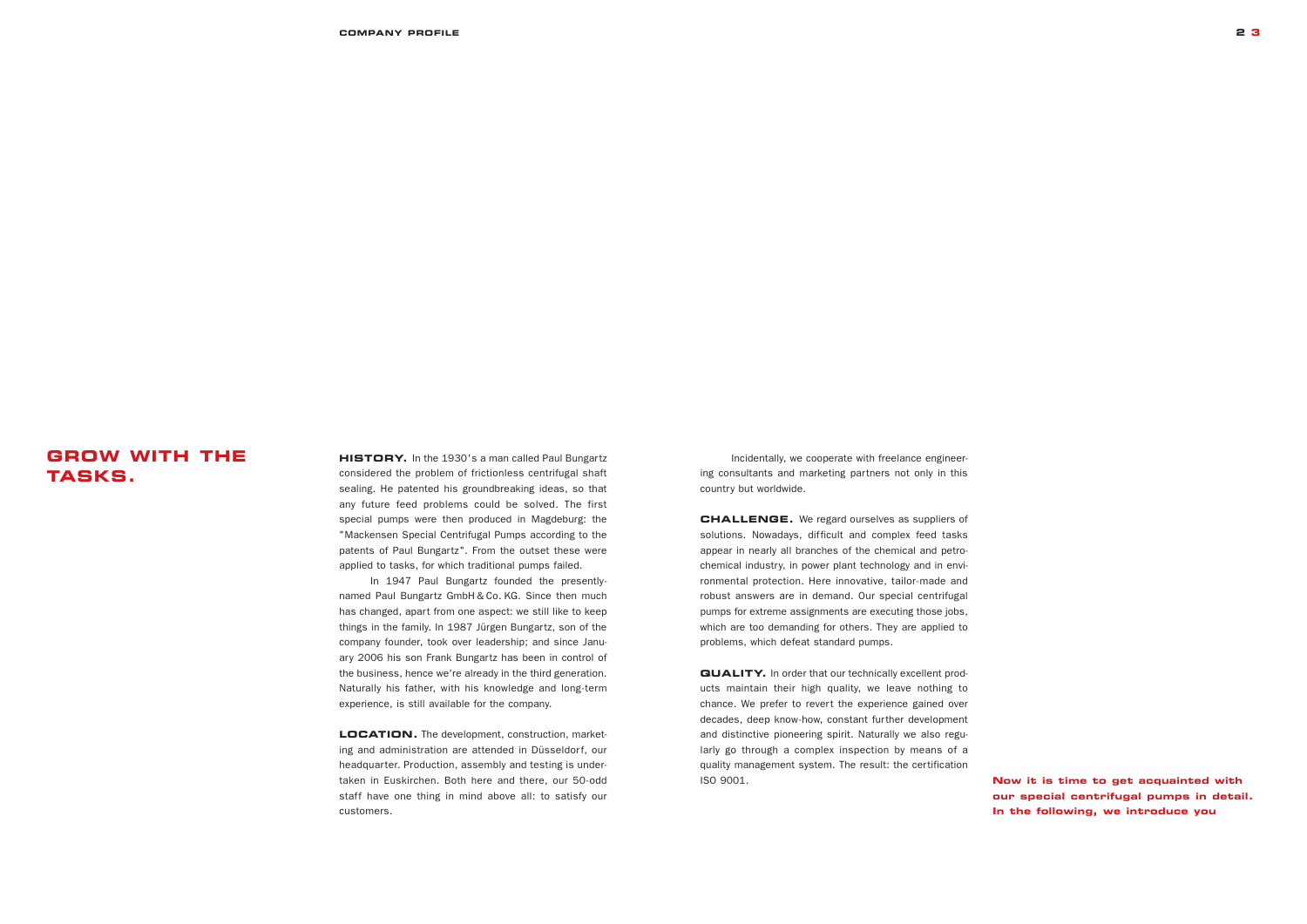### **TOUGH.**

### **THE HORIZONTAL CENTRIFUGAL PUMPS MOS AND UMOS.**

The centrifugal pumps MOS and UMOS are used in numerous branches of industry concerned with non-toxic media. They are self-sealing with a non-contacting hydrodynamic shaft seal. A packed gland is integrated as seal when pump is not running.

MOS is specially designed for low suction heads. The shaft seal is achieved here by hydrodynamic means via an impeller with back vanes. For greater suction heads UMOS comes into operation. This has an additional seal expeller which bears the inlet pressure only.

Whereas MOS and UMOS have no problem working without a centrifugal governor in normally polluted liquids, M-MOS and M-UMOS proceed with renewable wearing plates. MOR and UMOR are characterised by a centrifugal governor, which "switches of" the packed gland during operation. SK-MOS and SK-UMOS are welded constructions and are implemented as substitutes when low-castable substances are applied.



#### **APPLICATION AREAS.**

- **–** non-toxic, corrosive, abrasive, adhesive, gas-containing, crystallising and gelling liquids
- non-toxic media with solid parts such as phosphoric acid, ammonium nitrate, iron oxide and saline solutions

#### **ADVANTAGES.**

- no sealing liquids are required
- no leakages during long-term use
- capable of dry running
- suitable for solids
- robust with low wear and tear
- reliable and maintenance-free
- durable
- no rubbing seal faces with the governor version



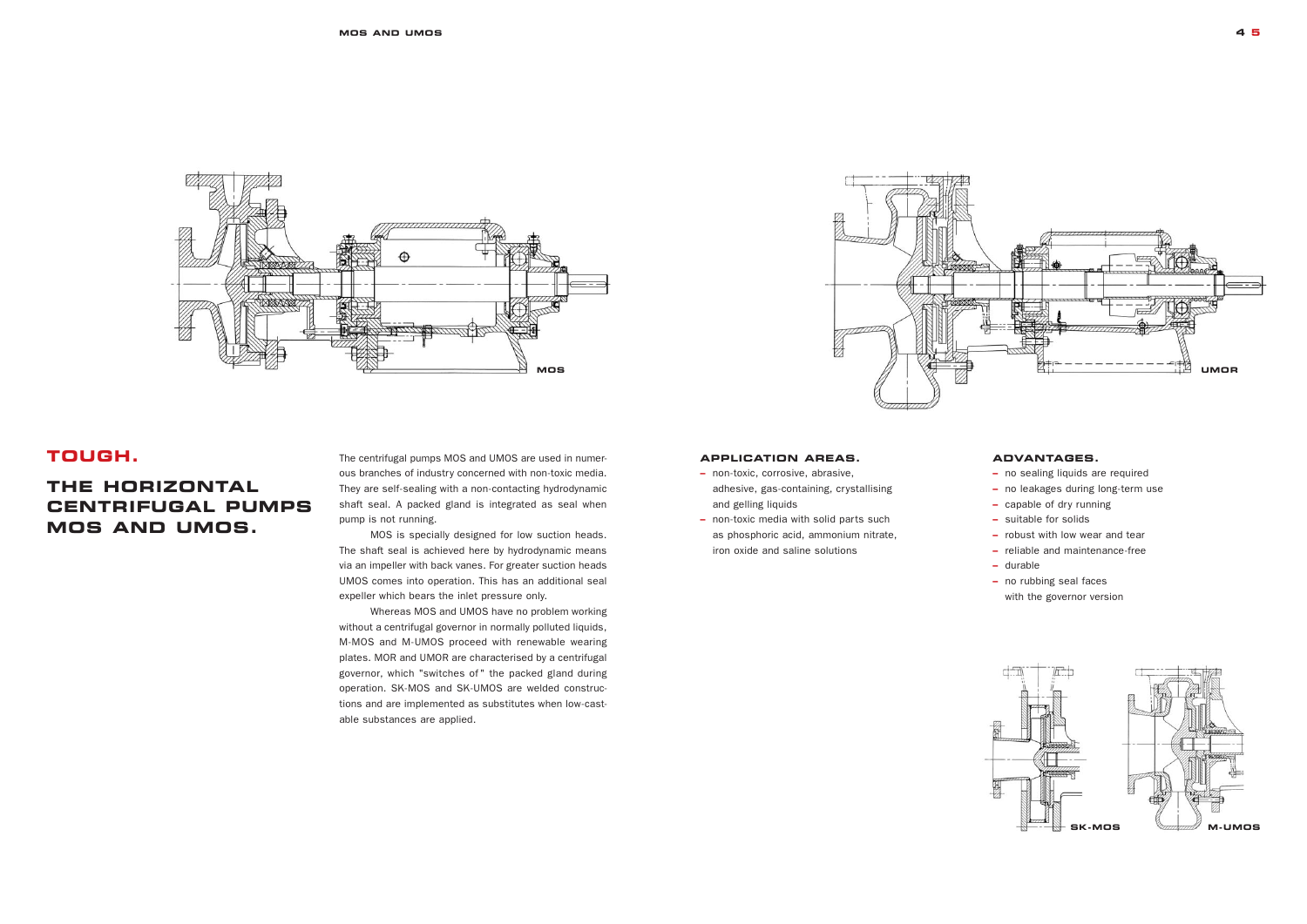### **DIFFERENT FROM OTHERS.**

### **THE SELF-REGULATING CENTRIFUGAL PUMP V-AN.**

#### **APPLICATION AREAS.**

- **–** media at boiling point
- **–** fluctuating inlet flow rates
- **–** gas-containing liquids
- **–** drainage of residue in containers, e.g. tankers
- **–** delivery and collection of condensates
- vacuum filters
- centrifuges
- distillation columns
- evaporation plants
- waste containers

#### **ADVANTAGES.**

- no regulation is required
- height reduction
- no suction vessels are required
- self-regulating
- self-ventilating
- safe to run dry
- reliable
- **–** reduction of plant costs

Centrifugal pumps of the type V-AN are designed to cope with all possible cases. Without difficulty they can adjust to fit variable inlet flow rates and moreover in a self-regulating manner. Hence they are ready for each task. Their NPSH value is almost zero. By this property they operate free of cavitation, even if the vapour pressure in the suction container is attained.

As far as the shaft seal is concerned, the V-AN excels by using a hydrodynamic seal as the primary seal. With the secondary seal the pumps demonstrate their flexibility. Here a packed gland, double mechanical seal, double seal expeller or magnetic drive can be used depending on the pumping medium.





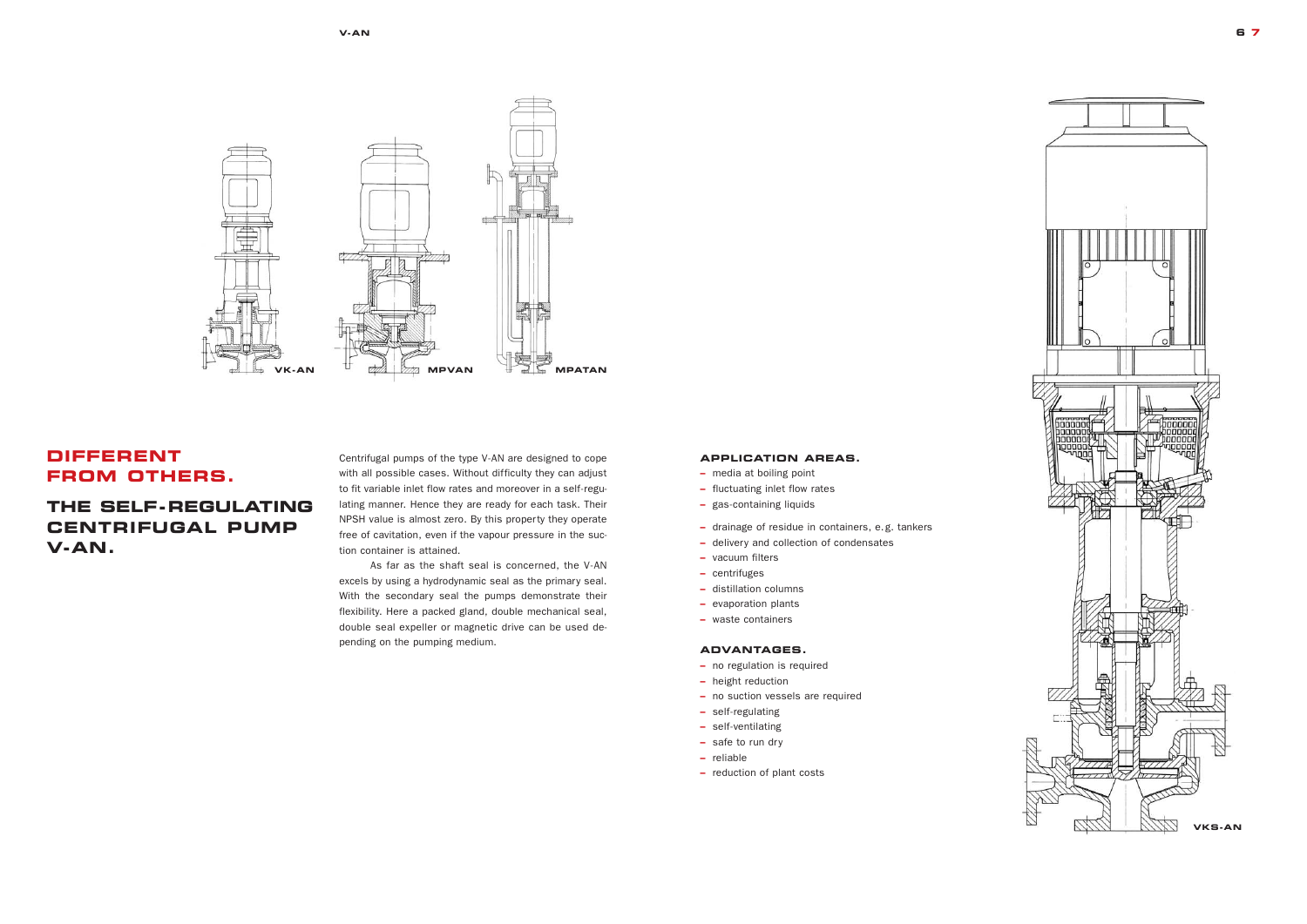### **SAFE IS SAFE.**

**THE CENTRIFUGAL PUMP WITH MAGNETIC DRIVE**  MPCH**DryRun.**

The chemical pump MPCH**DryRun** with standard connecting sizes is best suited for the most extreme challenges. This is not only due the magnetic drive, which is running dry and de-pressurised; but moreover because the highly-accurate, grease-lubricated rolling bearings provide maximal load capacity. By the way, the bearings lifetime is more than 32,000 hours.

The shaft seal guarantees the highest level of safety. Due to the back vanes on the impeller and the balance holes, the shaft clearance pressure sinks to the pumping pressure. A labyrinth between the impeller and the shaft bearing separates solid parts. In this way they cannot enter the area around the bearing. The special lip seal in front of the bearing comes into play in case the nitrogen supply fails. The can, the actual sealing element of the magnetic coupling, is thereby barely affected.

The horizontal pump MPCH**DryRun** is suitable for all liquids. This even includes hot products such as melts due to the heat barrier between the product- and the bearing-chamber, which minimises the heat transfer to the bearing support.



#### **APPLICATION AREAS.**

- **–** toxic media with particular demands on the shaft seal
- **–** pumping liquids containing solid parts
- **–** gas-containing pumping liquids



### **ADVANTAGES.**

- continuously dry running
- robust and low wear and tear
- low vibrations
- maintenance-free
- reliable
- durable
- all sizes available in normal measurements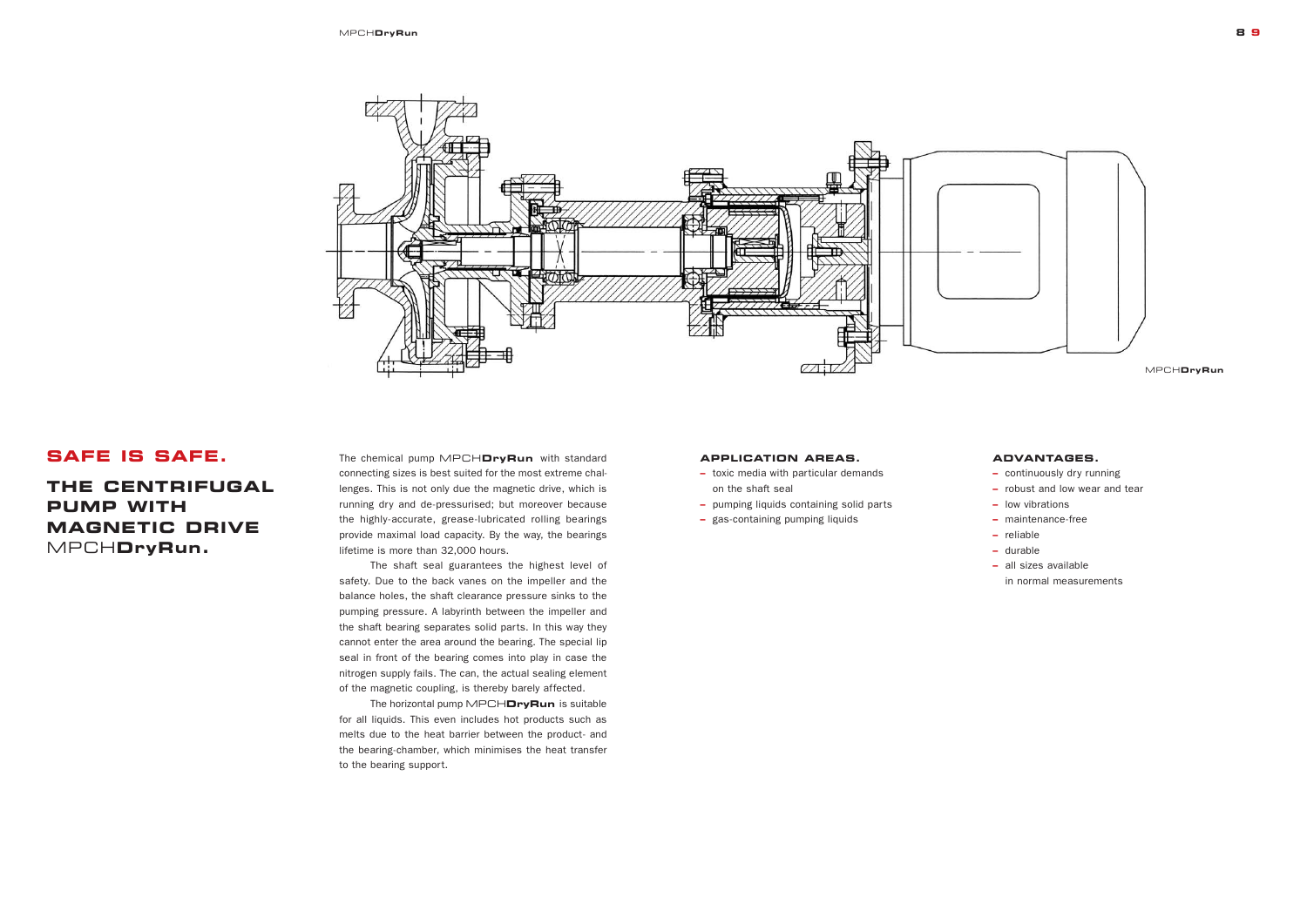### **PLAYING IT SAFE.**

**THE VERTICAL SUB-MERGED PUMP MPAT AND THE VERTICAL CENTRIFUGAL PUMP MPCV.**

Due to the magnetic drive, MPAT and MPCV can go the whole hog without having a bearing in the liquid. This type of shaft seal opens up a broad field of activity for the special pumps. MPAT is constructed for great submersion depths. MPCV is used as a dry installation in extreme conditions. Both share the concept of efficient shaft sealing; here the dry-running magnetic drive free from eddy currents hermetically seals the pump. Self-regulating versions are also possible: these are called MPATAN and MPCVAN.

#### **APPLICATION AREAS.**

- **–** toxic media containing solid parts
- **–** gas-containing liquids
- **–** high temperatures and/or high pressure

#### **ADVANTAGES.**

- no slide bearing in the pumping liquid
- suitable for fluctuating inlet flow rates
- suitable for solid parts
- suitable for great submersion depths
- **–** safe to run dry
- **–** robust



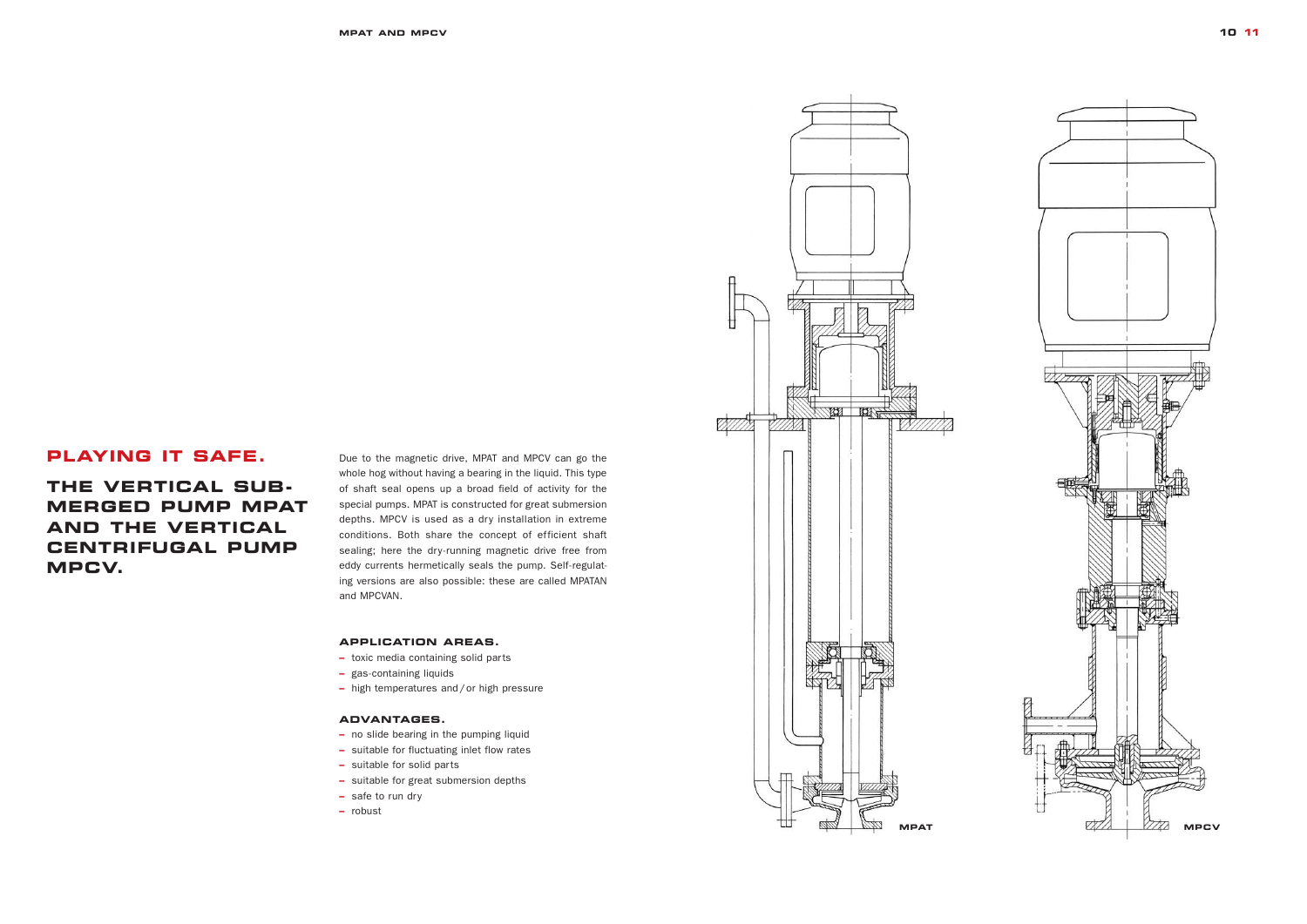### **THE STRONG ONE.**

### **THE VERTICAL SUBMERGED PUMP T.**

#### **APPLICATION AREAS.**

- **–** non-toxic media with solid parts such as phosphoric acid, ammonium nitrate, iron oxide, saline solutions and waste water
- **–** drainage of pits without the danger of running dry for submersion depths of up to 1.4 m

#### **ADVANTAGES.**

- robust construction
- no shaft leakage
- no bearing problems
- safe to run dry
- low maintenance requirements

The special centrifugal pump T handles extreme working conditions. It proves its strength particularly with aggressive and abrasive liquids. Problems with seals and bearings are absent because none of these elements are located in the pumping liquid.

As a primary seal, T comes up with a hydrodynamic shaft seal. Here the impeller seals up through hydrodynamic effects caused by the back vanes against the feed pressure. A packed gland is integrated as secondary seal. Incidentally, there are also self-regulating versions of the T pump.

**T**

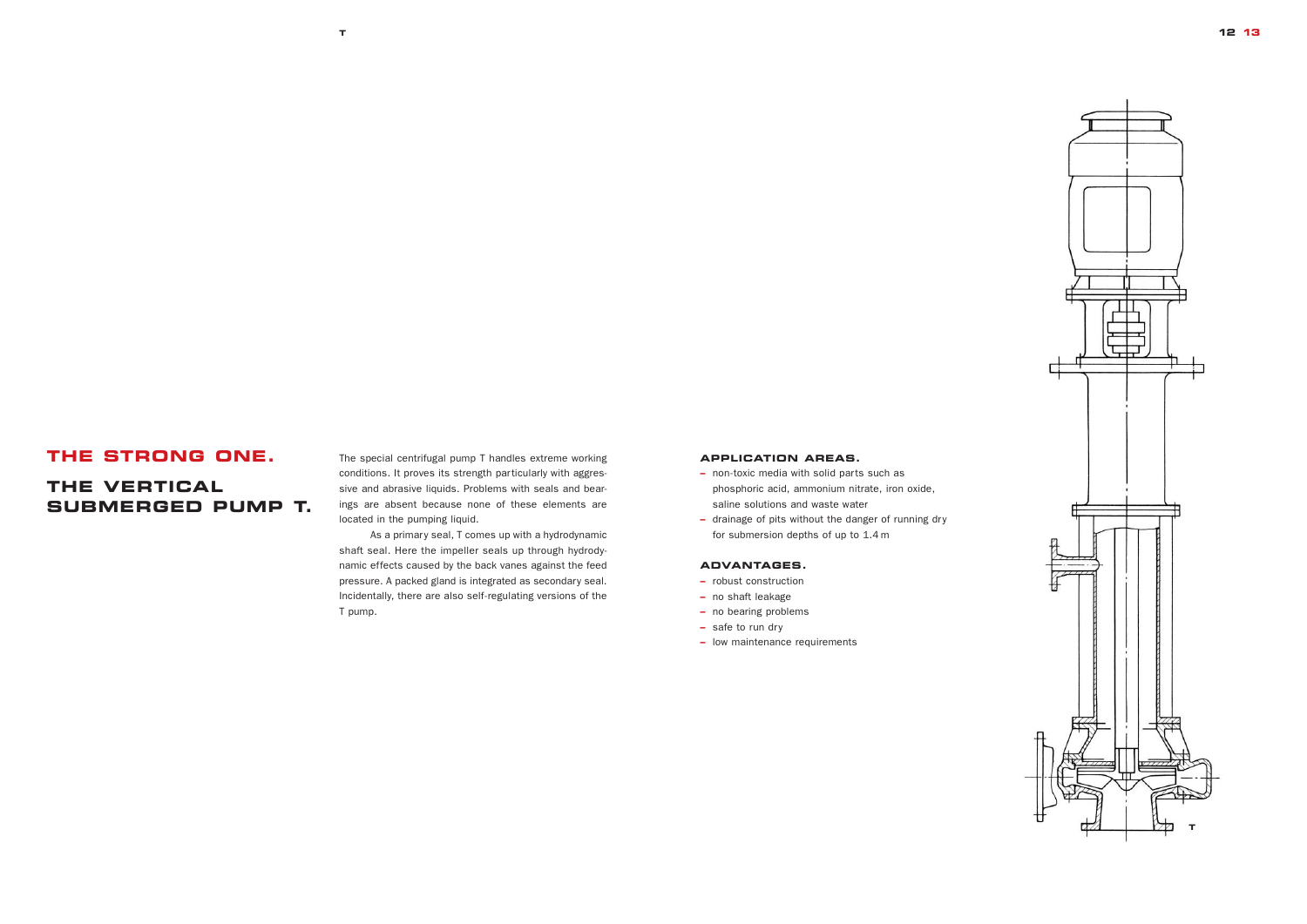### **FIT FOR SPECIAL APPLICATIONS.**

**THE VERTICAL TANK PUMP VB AND THE VERTICAL SUBMERGED PUMP VKT.**

When it comes to a narrow mounting port, the centrifugal pump VKT is called for. The hydrodynamic shaft seal gives its best here as primary seal. The secondary seal is either a packed gland or a double mechanical seal, both being fully unaffected by the pump's pressure.

#### **APPLICATION AREAS.**

- **–** media with solid parts such as phosphoric acid, ammonium nitrate, iron oxide and saline solutions
- **–** narrow mounting ports

#### **ADVANTAGES.**

- submersion depths of up to 1 m
- starts with any liquid level
- no bearing in the liquid
- safe to run dry

When it comes to solid-containing, muddy, foamy or gascontaining liquids, the centrifugal pump VB is completely in its element. This is because the impeller is fed from above. For the tank pump, the packed gland or seal expeller serves as the shaft seal.

#### **APPLICATION AREAS.**

- **–** solids containing liquids, which tend to sediment
- **–** foamy and gas-containing liquids
- **–** mixing and simultaneous delivery of powdery and fluid components

#### **ADVANTAGES.**

- safe, even with inflow shortage
- ideal for residue drainage
- no dead spaces
- safe to run dry
- self-ventilating

**VB AND VKT**